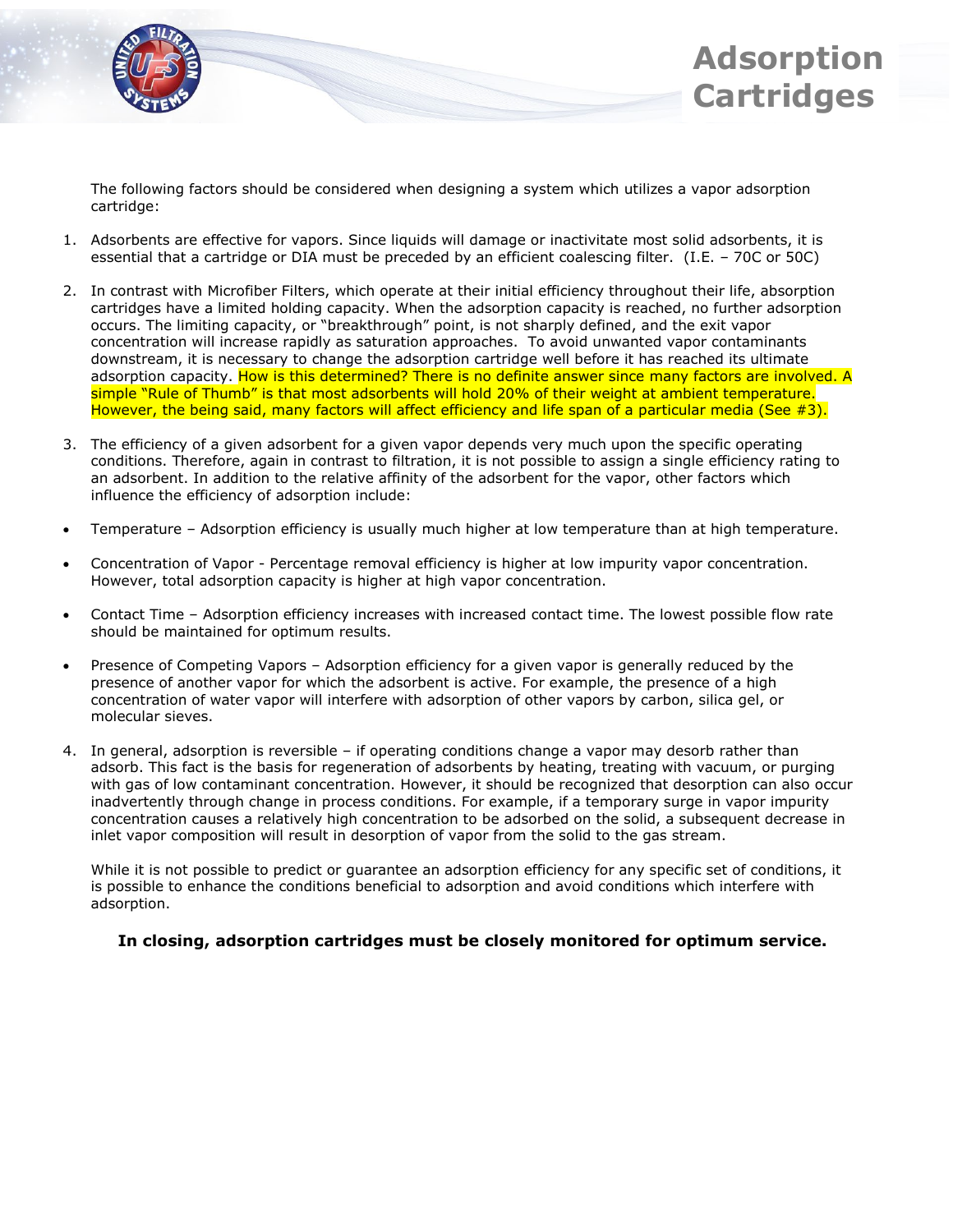|                                                       | <b>Final Numbers</b> | <b>Vapor Adsorption Activity</b>                                                                                                                                                                                                                                                                                              |                                                                                                                                    |  |  |
|-------------------------------------------------------|----------------------|-------------------------------------------------------------------------------------------------------------------------------------------------------------------------------------------------------------------------------------------------------------------------------------------------------------------------------|------------------------------------------------------------------------------------------------------------------------------------|--|--|
| <b>Adsorbent</b>                                      | in Designation       | <b>Good to Excellent</b>                                                                                                                                                                                                                                                                                                      | <b>Little or No</b>                                                                                                                |  |  |
|                                                       |                      | <b>Adsorption</b>                                                                                                                                                                                                                                                                                                             | <b>Absorption</b>                                                                                                                  |  |  |
| Carbon                                                | <b>CC</b>            | Most C <sub>4</sub> and heavier hydrocarbons,<br>ketones, alcohols, esters, ethers,<br>organic acids, chlorinated organic,<br>Freons, all aromatic hydrocarbons,<br>carbon disulfide                                                                                                                                          | Carbon monoxide, carbon<br>dioxide, amines, ammonia,<br>acetylene, most C <sub>3</sub> and lighter<br>hydrocarbons, sulfur dioxide |  |  |
| <b>Molecular Sieve</b><br>Type 4A                     | 4A                   | Carbon Dioxide<br>Ammonia<br>Sulfur Dioxide<br>Hydrogen Sulfide<br>Acetylene<br>Propylene<br>Methane<br>Ethane<br>Water Vapor<br>Ethylene<br>Ethylene Oxide<br>Carbon Disulfide                                                                                                                                               | Organic compounds C <sub>4</sub> or<br>larger, carbon monoxide                                                                     |  |  |
| <b>Molecular Sieve</b><br>Type 13X                    | <b>13X</b>           | All materials adsorbed by<br>Type 4A Sieve plus:<br>Methanol<br><b>Straight Chain Mercaptans</b><br>Freon 11, 12, & 114<br>Sulfur Hexafluoride<br>Straight Chain Hydrocarbons to C22<br>Cyclohexane<br>Diphenyl<br>Butene-1<br>Isopentane<br>Benzone, Toluene, Xylene<br>Boron Trifloride<br>Triethylamine and Smaller Amines | Organic Compounds C <sub>7</sub><br>Or larger, Carbon Monoxide                                                                     |  |  |
| Silica Gel                                            | <b>SG</b>            | Water vapor<br>Drying of gases, refrigerants, organic<br>solvents, transformer oils<br>Desiccant in packings and double<br>glazing<br>Dew point control of natural gas                                                                                                                                                        | Recommended only for water<br>vapor adsorption                                                                                     |  |  |
| <b>Drierite - Anhydrous</b><br><b>Calcium Sulfate</b> | <b>DR</b>            | Water vapor                                                                                                                                                                                                                                                                                                                   | Recommended only for water<br>vapor adsorption                                                                                     |  |  |
| <b>Copper Sulfate</b>                                 | <b>CS</b>            | Ammonia                                                                                                                                                                                                                                                                                                                       | Organic or acidic gases                                                                                                            |  |  |
| <b>Hopcalite</b>                                      | HO                   | Removal of CO by catalytic oxidation<br>to CO <sub>2</sub><br>Carbon Monoxide                                                                                                                                                                                                                                                 | Acid Compounds                                                                                                                     |  |  |
| <b>Sodium Bicarbonate</b>                             | <b>SB</b>            | Removal of acidic gases, Neutralizing<br>Agent                                                                                                                                                                                                                                                                                | Hydrocarbons or water vapors                                                                                                       |  |  |
| <b>Mixed Sodium and</b><br>Calcium Hydroxides*        | <b>MB</b>            | All acidic gases, including:<br>Sulfur Trioxide, Sulfur Dioxide,<br>Nitrogen Dioxide, Carbon Dioxide,<br>Hydrogen Sulfide, Hydrogen Chloride,<br>Chloride, Phosphorus Chlorides                                                                                                                                               | Inert and non-acidic gases                                                                                                         |  |  |
| Potassium<br>Permanganate<br>Impregnated<br>Aluminum* | <b>PP</b>            | Removal of $SOx$ in stack gas                                                                                                                                                                                                                                                                                                 |                                                                                                                                    |  |  |

Notes: (\*) More details listed in the chart below